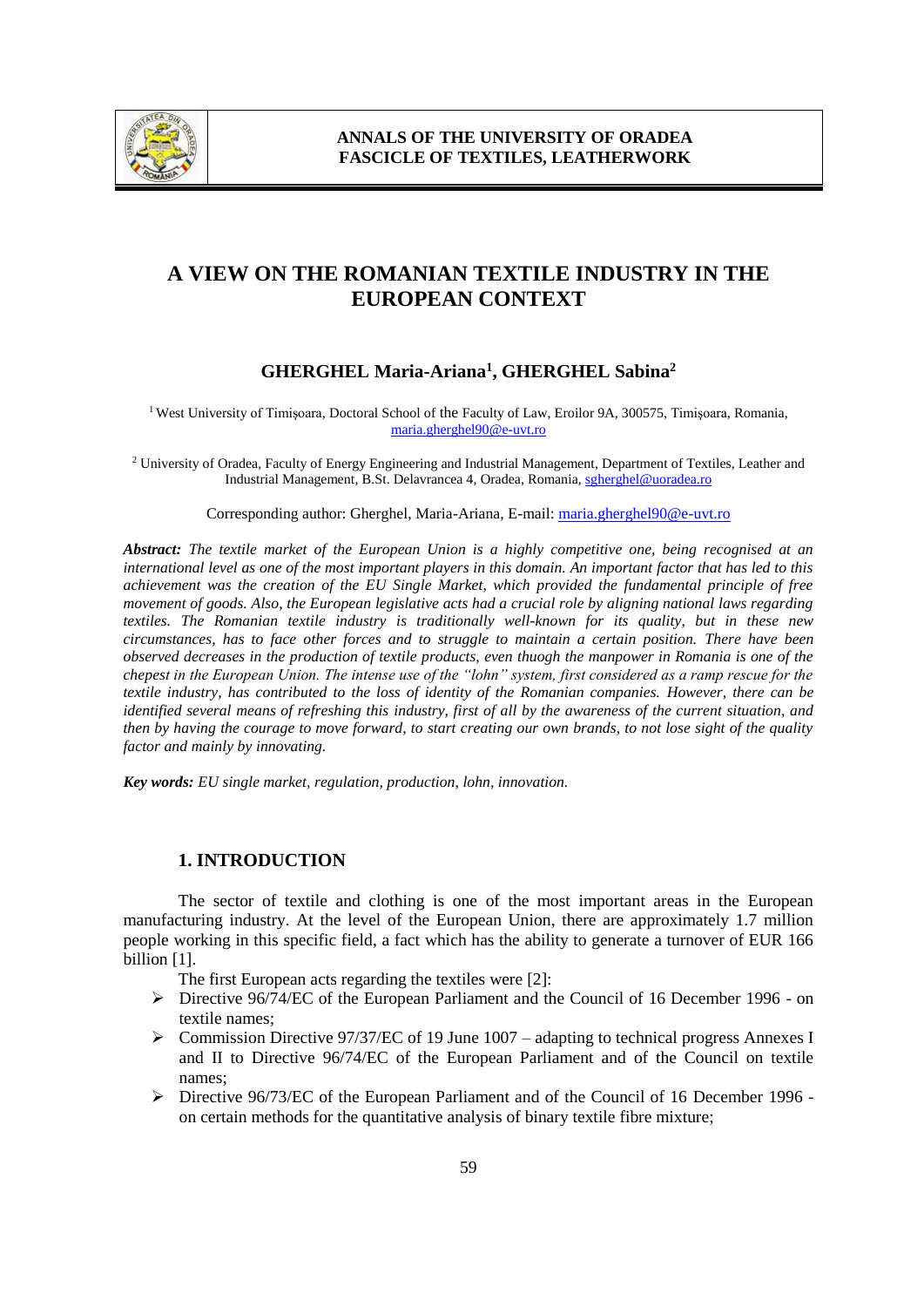

## **ANNALS OF THE UNIVERSITY OF ORADEA FASCICLE OF TEXTILES, LEATHERWORK**

- $\triangleright$  Directive 2008/121/EC of the European Parliament and of the Council of 14 January 2009 on textile names (recast);
- $\triangleright$  Council Directive of 26 February 1973 on the approximation of the laws of the Member States relating to the quantitative analysis of ternary fibre mixture.

## **1. THE INTERNAL TEXTILE MARKET OF THE EUROPEAN UNION**

The Regulation (EU) No 1007/2011 of the European Parliament and of the Council of 27 September 2011 on textile fibre names and related labelling and marking of the fibre composition of textile products and repealing Council Directive 73/44/EEC and Directives 96/73/EC and 2008/121/EC of the European Parliament and of the Council had the role to align laws in all the member countries, in order to enable the correct and safe functioning of their internal markets and also to ensure that every citizen takes act of his rights and obligations, which are, by this mean, both guaranteed and protected.

It is possible that the question "why it was so important for the European Union to adopt an act which had the ability to align the names of the textiles?" arises. The answer is very simple and it implies the knowledge of an essential principle that is fundamental for a proper textile-market between the borders of the Union: free movement of goods within the European single market. To be more specific, different textile fibre names would have caused a tremendous prejudice in trading and at the same time it would have affected the rights of the consumer. The free movement of goods, the first of the four fundamental freedoms of the internal market is guaranteed by the abolition of custom duties and quantitative restrictions and also by the prohibition of measures having equivalent effect. The principle of mutual recognition, eliminating physical and technical barriers, by promoting standardization, was added for the completion of the internal market [3].

As it was pointed out before, the first acts regarding textiles were Directives and the newest one is a Regulation. It is important to mention that there are many differences between these two types of European acts, even though they are both part of the secondary legislation of the European Union (because the Treaties form the primary one). The regulation is a legislative act which has to be applied across all member states, being compulsory in all its elements as it is adopted. On the other hand, the directive is an act that sets a goal which has to be achieved by the European countries, using means and methods that are chosen by each member state; the receiving state is obliged to transpose the Directive within a certain period and until that moment the act does not create rights and obligations for the citizens. So, it is far more useful for the textile industry that the provisions related to it are gathered in a Regulation.

The proper functioning of the internal market for the textile sector involves some of the following highlights:

- $\triangleright$  Harmonize requirements for the name, composition and labeling textile products;
- $\triangleright$  Protecting the consumer's interests by providing correct information;
- $\triangleright$  Instructions on the use of dangerous chemicals in the treatment of textiles;
- $\triangleright$  Harmonization of rules that protect the designs;
- > Environmental protection;
- $\triangleright$  State aid for the synthetic fibres industry.

#### **2. THE TEXTILE MARKET IN ROMANIA**

In Romania, the textile and clothing field is also very spread, but lately the industry is facing a problem regarding issues related to significant decreases in production. For example, during the period January – November 2015, in comparison with the same period of time in 2014, the sector of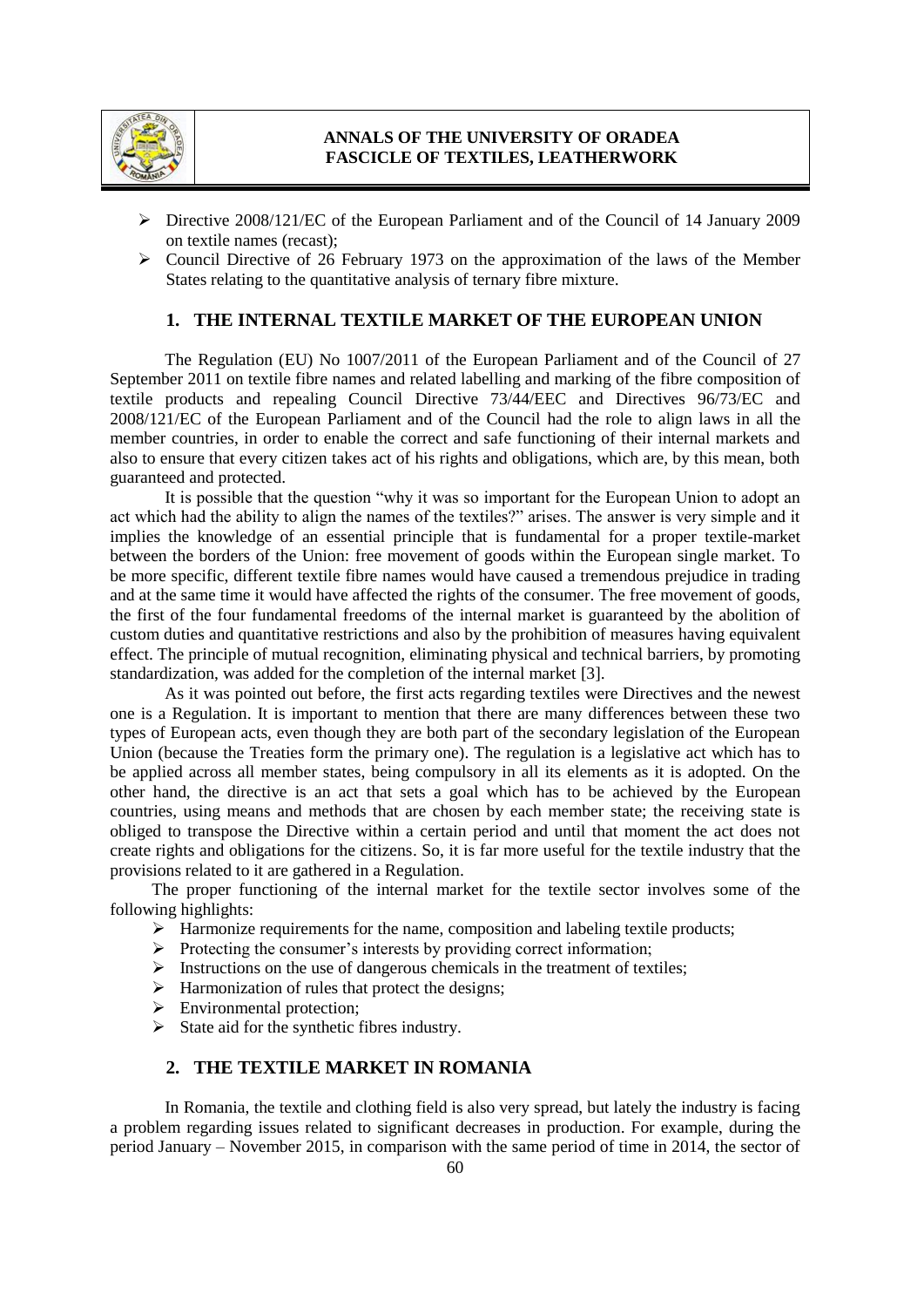

#### **ANNALS OF THE UNIVERSITY OF ORADEA FASCICLE OF TEXTILES, LEATHERWORK**

manufacture of textiles has decreased by 9,3%; also, if we take into consideration the industrial branches in which an accentuated downward slope of the labor productivity has been observed, in the exact period of time as above, the percentage of the manufacture of textiles is -16,3% [4].

The industrial output indices of the manufacture of textiles (unadjusted series) for the period 2014/2015, in our country, are shown below [4]:

| Month<br>$\mathbf{Year}/$ | Jan.  | Feb.  | March | April  | $_{\mathrm{May}}$ | June  | $\mathbf{July}$ | - 7<br>August | Sep.  | Oct.  | Nov.  | Dec.  |
|---------------------------|-------|-------|-------|--------|-------------------|-------|-----------------|---------------|-------|-------|-------|-------|
| 2014                      | 140,5 | 143,8 | 139,4 | 120, 8 | 139,6             | 125,0 | 119,8           | 90,0          | 131,3 | 134,8 | 133,1 | 109,7 |
| 2015                      | 122,3 | 126,3 | 130,3 | 111,4  | 99,5              | 104,4 | 114,5           | 78,0          | 127,0 | 136,5 | 129,5 |       |

|  |  | <b>Table 1:</b> The industrial output indices - unadjusted |  |
|--|--|------------------------------------------------------------|--|
|--|--|------------------------------------------------------------|--|

The industrial output indices of the manufacture of textiles (adjusted series for number of working days) for the period 2014/2015, in our country, are [4]:

| 2015  | 2014  | Month<br>$\mathbf{Year}/$            |
|-------|-------|--------------------------------------|
| 129,4 | 144,8 | Jan.                                 |
| 130,3 | 148,3 | Feb.                                 |
| 134,3 | 147,5 | March                                |
| 112,7 | 119,0 | April                                |
| 105,5 | 143,9 | $_{\mathrm{May}}$                    |
| 105,7 | 126,4 | $\overline{ }$<br>June               |
| 111,7 | 117,1 | $\rm{July}$                          |
| 80,6  | 95,3  | $\boldsymbol{\mathcal{J}}$<br>August |
| 125,0 | 129,3 | Sep.                                 |
| 137,1 | 131,8 | Öct.                                 |
| 134,9 | 138,2 | Nov.                                 |
|       | 116,1 | Dec.                                 |

*Table 2: Industrial output indices - adjusted*

Beside this, the exports of textile products generated an outcome of 796,5 mil. EURO in January – September 2015, which represents 104,3% against the same period of 2014 [4].

## **3. CONCLUSIONS**

Romania, as a member state of the European Union, should exploit better the advantages of its status, and apply all the favorable conditions that the membership created for the country.